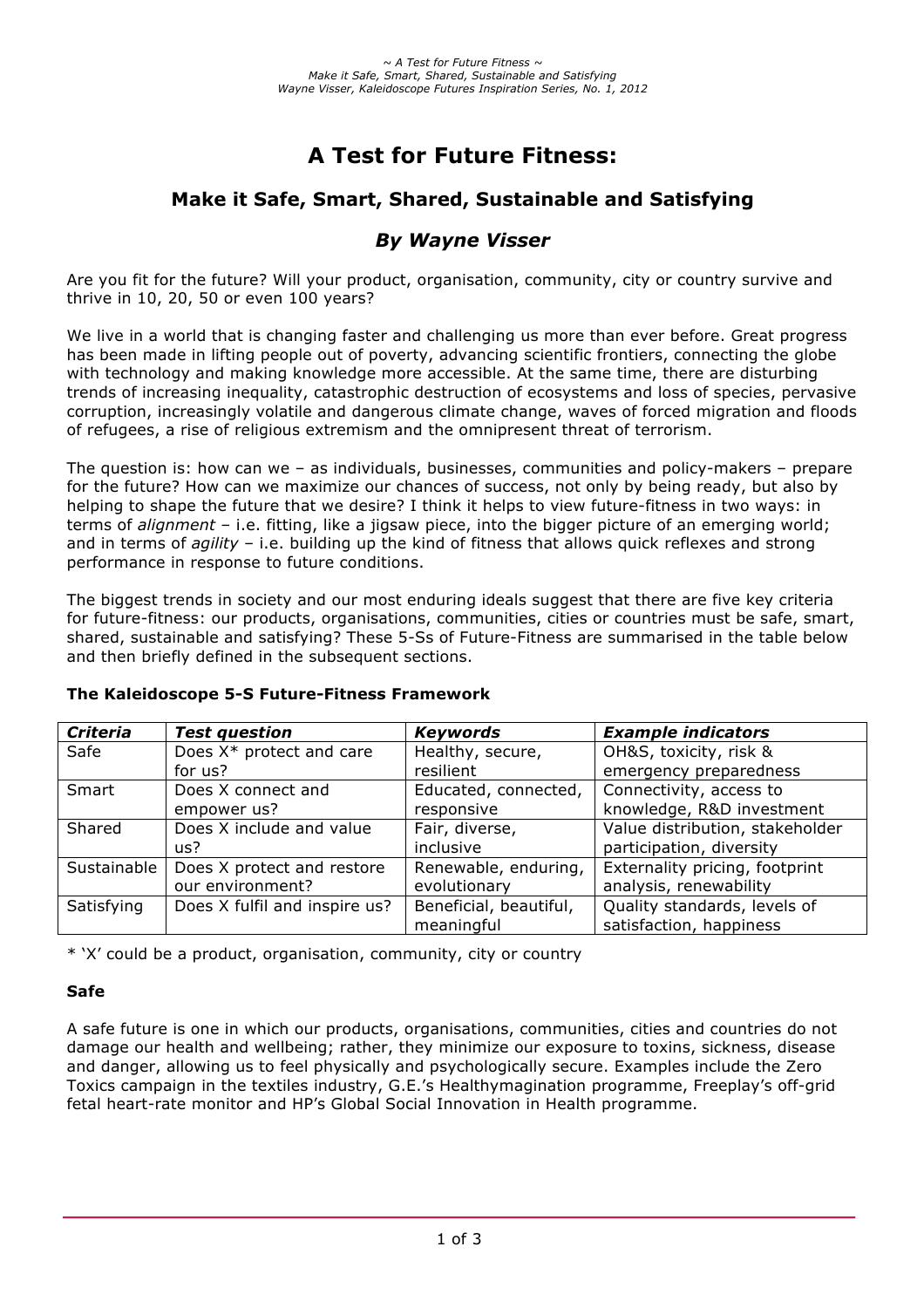# **Smart**

A smart future is one in which our products, organisations, communities, cities and countries use technology to better connect us to each other and allow us to share what we value most. They also facilitate more democratic governance by allowing us (as customers or citizens) to give direct, immediate feedback. Examples include IBM's Smarter Planet initiative, Karmayog's online corruption reporting system, Wikirate, A Little World and the World Wide Web Foundation's Web Index.

#### **Shared**

A shared future is one in which our products, organisations, communities, cities and countries address issues of equity and access by being transparent about the distribution of value in society and working to ensure that benefits are fairly shared and diversity is respected. Examples include GSK's patent pool, the GreenXchange, Kickstarter's crowdfunding site, the Fairtrade Foundation, the e-Choupal's farmer empowerment digital scheme and the Occupy movement.

#### **Sustainable**

A sustainable future is one in which our products, organisations, communities, cities and countries begin to operate within the limits of the planet by radically changing resource consumption patterns and ecosystem impacts. This includes a shift to renewable energy and resources, closing the loop on production and moving to a low carbon society. Examples include Interface's Mission Zero, Unilever's Sustainable Living Plan, energy-surplus houses and cradle-to-cradle certified companies.

#### **Satisfying**

A satisfying future is one in which our products, organisations, communities, cities and countries produce high quality services that satisfy our human needs, as well as enabling a lifestyle and culture that values quality of life, happiness and other indicators of wellbeing. Examples include Six Sigma quality systems, B-corporations (for benefit), GoodGuide's product rating system, NEF's Happy Planet Index, and the Slow Food and Downshifting movements.

# **Conclusion**

The way to apply future-fitness thinking is to test the anticipated stocks and flows in society against these five criteria. For example, do the projected stocks of nature, infrastructure, institutions, people and capital suggest that our product, organisation, community, city or country will be more (or less) safe, smart, shared, sustainable and satisfying? Likewise, do the expected flows of materials, energy, knowledge, money and products suggest a future that is more (or less) healthy, inclusive, connected, renewable and fulfilling?

In the final analysis, our hope for the future is based on creating a better world tomorrow than we have today; a society that gives more freedom and fulfilment to our children and grandchildren than we have enjoyed. The Kaleidoscope 5-S Future-Fitness Framework is just one way to crystallize what a better future could look like – and to galvanise our efforts in shaping the products, organisations, communities, cities and countries that could turn such a bright vision into reality.